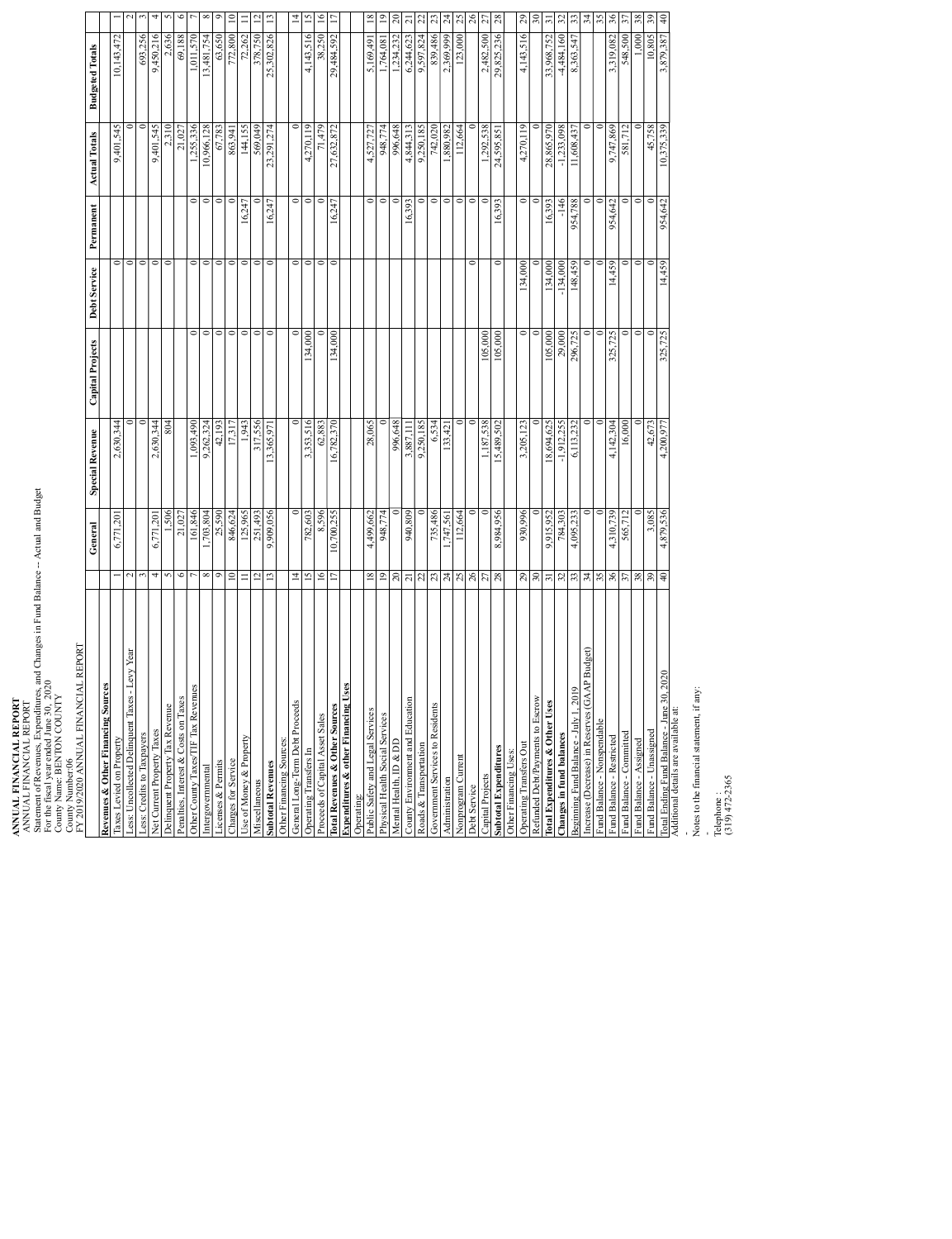**ANNUAL FINANCIAL REPORT** ANNUAL FINANCIAL REPORT<br>County Name:BENTON COUNTY<br>County Number: 06<br>County Number: 06

County Name:BENTON COUNTY

| FY 2019/2020 ANNUAL FINANCIAL REPORT           |                   |            |                        |                         |              |           |                      |                |
|------------------------------------------------|-------------------|------------|------------------------|-------------------------|--------------|-----------|----------------------|----------------|
| Reporting Accounting Basis: CASH               |                   | General    | <b>Special Revenue</b> | <b>Capital Projects</b> | Debt Service | Permanent | <b>Actual Totals</b> |                |
| <b>Revenues &amp; Other Financing Sources</b>  |                   |            |                        |                         |              |           |                      |                |
| Taxes Levied on Property                       |                   | 6,771,20   | 2,630,344              |                         | 0            |           | 9,401,545            |                |
| .ess: Uncollected Delinquent Taxes - Levy Year | $\mathbf{\Omega}$ |            |                        |                         |              |           |                      |                |
| Less: Credits to Taxpayers                     | ç                 |            |                        |                         |              |           |                      |                |
| Net Current Property Taxes                     | 4                 | 6,771,201  | 2,630,344              |                         | $\circ$      |           | 9,401,545            |                |
| Delinquent Property Tax Revenue                | 5                 | 1,506      | 804                    |                         |              |           | 2,310                |                |
| Penalties, Interest & Costs on Taxes           | $\circ$           | 21,027     |                        |                         |              |           | 21,027               | $\circ$        |
| Other County Taxes/TIF Tax Revenues            |                   | 161,846    | $\sqrt{0.093,490}$     |                         |              |           | .255.336             |                |
| Intergovernmental                              | $\infty$          |            | 9,262,324              |                         |              |           | 10,966,128           | ∝              |
| Licenses & Permits                             | $\circ$           | 1,703,804  | 42,193                 |                         |              |           | 67,783               |                |
| Charges for Service                            | $\overline{10}$   | 846,624    | 17,317                 |                         |              |           | 863,941              | $\Xi$          |
| Use of Money & Property                        | Ξ                 | 125.965    | 1.943                  |                         |              | 16,247    | 144.155              |                |
| Miscellaneous                                  | $\overline{c}$    | 251,493    | 317,556                |                         |              |           | 569,049              | $\overline{a}$ |
| <b>Subtotal Revenues</b>                       | 13                | 9,909,056  | 13,365,971             | 0                       | 0            | 16,247    | 23,291,274           | $\Xi$          |
| Other Financing Sources:                       |                   |            |                        |                         |              |           |                      |                |
| General Long-Term Debt Proceeds                | $\overline{4}$    |            |                        |                         |              |           | $\circ$              | $\vec{a}$      |
| Operating Transfers In                         | $\overline{15}$   | 782,603    | 3,353,516              | 134,000                 |              |           | 4,270,119            | 15             |
| Proceeds of Capital Asset Sales                | 16                | 8,596      | 62,883                 |                         |              |           | 71,479               | $\geq$         |
| LCGS<br><b>Total Revenues &amp; Other Sou</b>  | $\overline{17}$   | 10,700,255 | 16,782,370             | 134,000                 | 0            | 16,247    | 27,632,872           |                |
| <b>Expenditures &amp; other Financing Uses</b> |                   |            |                        |                         |              |           |                      |                |
| Operating:                                     |                   |            |                        |                         |              |           |                      |                |
| Public Safety and Legal Services               | 18                | 4,499,662  | 28,065                 |                         |              |           | 4.527.727            | $\frac{8}{2}$  |
| Physical Health Social Services                | 19                | 948,774    |                        |                         |              |           | 948,774              | $\tilde{=}$    |
| Mental Health, ID & DD                         | $20\,$            |            | 996,648                |                         |              |           | 996,648              | $\approx$      |
| County Environment and Education               | $\overline{z}$    | 940,809    | 3,887,11               |                         |              | 16,393    | 4,844,313            | ಸ              |
| Roads & Transportation                         | $\overline{c}$    |            | 9,250,185              |                         |              |           | 9,250.185            | g              |
| Government Services to Residents               |                   | 735,486    | 6,534                  |                         |              |           | 742,020              | ఇ              |
| Administration                                 | $23 \over 24$     | 1,747,561  | 133,42                 |                         |              |           | 1,880,982            | $\mathfrak{p}$ |
| Nonprogram Current                             | 25                | 112,664    |                        |                         |              |           | 112,664              | 25             |
| Debt Service                                   | 26                |            |                        |                         |              |           |                      | 26             |
| Capital Projects                               | 27                |            | 1.187.538              | 105.000                 |              |           | 292.538              | S,             |
| <b>Subtotal Expenditures</b>                   | 28                | 8,984,956  | 15,489,502             | 105,000                 | 0            | 16,393    | 24,595,851           | 28             |
| Other Financing Uses:                          |                   |            |                        |                         |              |           |                      |                |
| Operating Transfers Out                        | 29                | 930,996    | 3,205,123              |                         | 134,000      |           | 4,270,119            | 29             |
| Refunded Debt/Payments to Escrow               | $30\,$            |            |                        |                         |              |           |                      | $\approx$      |
| <b>Total Expenditures &amp; Other Uses</b>     | $\overline{5}$    | 9,915,952  | 18,694,625             | 105,000                 | 134,000      | 16.393    | 28,865,970           | ᆕ              |
| Changes in fund balances                       | $\mathfrak{L}$    | 784,303    | $-1,912,255$           | 29,000                  | $-134,000$   | $-146$    | $-1,233,098$         | $\mathfrak{L}$ |
| Beginning Fund Balance - July 1, 2019          | 33                | 4,095,233  | 6,113,232              | 296,725                 | 148,459      | 954,788   | 11,608,437           | 33             |
| ncrease (Decrease) in Reserves                 | 34                |            |                        |                         |              |           |                      | र्द्र          |
| Fund Balance - Nonspendable                    | 35                |            |                        |                         |              |           |                      | 35             |
| Fund Balance - Restricted                      | 36                | 4,310,739  | 4,142,304              | 325,725                 | 14,459       | 954,642   | 9,747,869            | 36             |
| Fund Balance - Committed                       | 57                | 565,712    | 16,000                 |                         |              |           | 581,712              | 57             |
| Fund Balance - Assigned                        | $38\,$            |            |                        |                         |              |           |                      | 38             |
| Fund Balance - Unassigned                      | 39                | 3,085      | 42,673                 |                         |              |           | 45,758               | 39             |
| une 30, 2020<br>Total Ending Fund Balance -    | $\overline{4}$    | 4,879,536  | 4,200,977              | 325,725                 | 14,459       | 954,642   | 10,375,339           | $\theta$       |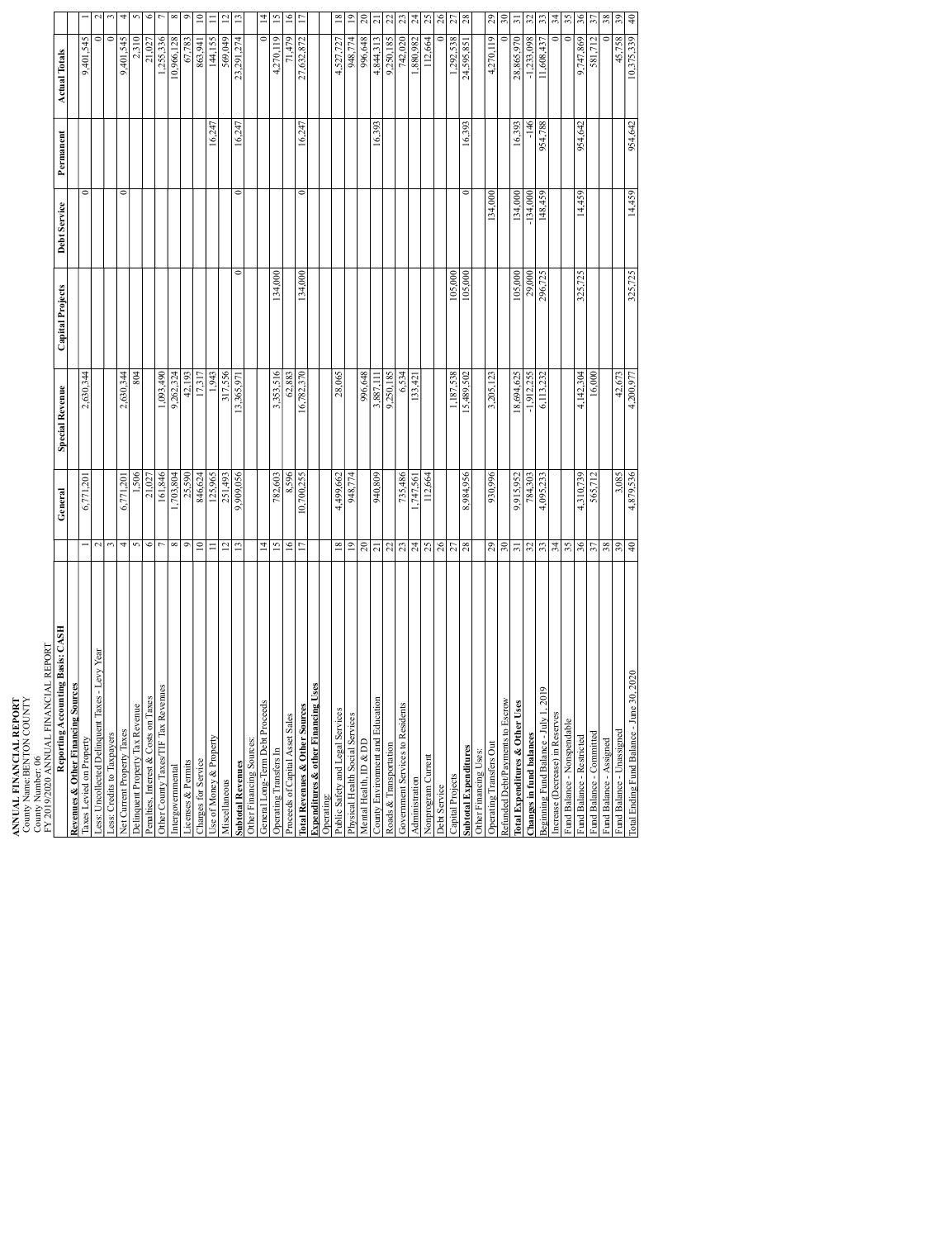| <b>LEVENUES DETAIL</b> | County Name:BENTON COUNTY |                   | TV 2010/2020 ANNITAT FINTANCIAT PEPOPT |
|------------------------|---------------------------|-------------------|----------------------------------------|
|                        |                           | County Number: 06 |                                        |

**REVENUES DETAIL**<br>County Name:BENTC<br>County Number: 06<br>FY 2019/2020 A NNI

| Y 2019/2020 ANNUAL FIN                                                                                                     |                 | ANCIAL REPOR     |                         |                  |                     |                         |                                       |                      |                 |                         |                     |                        |                                   |                  |
|----------------------------------------------------------------------------------------------------------------------------|-----------------|------------------|-------------------------|------------------|---------------------|-------------------------|---------------------------------------|----------------------|-----------------|-------------------------|---------------------|------------------------|-----------------------------------|------------------|
| Reporting Accounting Basis:<br>CASH                                                                                        |                 | General<br>Basic | Supplemental<br>General | General<br>Other | County<br>MHDS Fund | Rural Services<br>Basic | <b>Rural Services</b><br>Supplemental | Secondary<br>Roads   | Other           | All Capital<br>Projects | All Debt<br>Service | All Permanent<br>Funds | $\frac{\text{Actual}}{2019/2020}$ |                  |
|                                                                                                                            |                 | 4,767,099        | 2,004,102               |                  |                     | 2,630,344               |                                       |                      |                 |                         |                     |                        | 9,401,545                         |                  |
| Taxes levied on Property<br>Less: Uncoll. Del. Taxes Levy<br>Year                                                          | 2               |                  |                         |                  |                     |                         |                                       |                      |                 |                         |                     |                        | 0                                 | $\mathbf{\sim}$  |
|                                                                                                                            |                 |                  |                         |                  |                     |                         |                                       |                      |                 |                         |                     |                        |                                   |                  |
| css: Credits to Taxpayers<br>000 Net Current Property Taxes                                                                | 4               | 767.099<br>4     | 2,004,102               |                  |                     | 2,630,344               |                                       |                      |                 |                         |                     |                        | 9,401,545                         | ÷                |
|                                                                                                                            |                 | $\frac{60}{20}$  | 446                     |                  |                     | 804                     |                                       |                      |                 |                         |                     |                        |                                   |                  |
| Delinq. Property Tax Revenue<br>11XX Penalties, Int, & Costs on<br>Taxes                                                   | $\circ$         | 21,027           |                         |                  |                     |                         |                                       |                      |                 |                         |                     |                        | 21,027                            | G                |
| Other County Taxes:                                                                                                        |                 |                  |                         |                  |                     |                         |                                       |                      |                 |                         |                     |                        |                                   |                  |
|                                                                                                                            |                 | 4,243            | -784                    |                  |                     | 2347                    |                                       |                      |                 |                         |                     |                        | 8.374                             |                  |
| 12XX Other County Taxes<br>13XX Voter Approved Local<br>Option Taxes                                                       | ${}^{\infty}$   |                  |                         |                  |                     |                         |                                       |                      | 1,017,118       |                         |                     |                        | 1,017,118                         | $\infty$         |
| 4XX Gambling Taxes                                                                                                         |                 |                  |                         |                  |                     |                         |                                       |                      |                 |                         |                     |                        |                                   |                  |
| <b>5XX TIF Tax Revenues</b>                                                                                                | $\equiv$        |                  | l.184                   |                  |                     |                         |                                       |                      |                 |                         |                     |                        | l. 184                            |                  |
| 16XX Utility Tax Replacement<br>Excise Taxes                                                                               | $\equiv$        | 108,641          | 45,673                  |                  |                     | 74,025                  |                                       |                      |                 |                         |                     |                        | 228,339                           | $\equiv$         |
| 17XX Taxes Collected for Other<br>Governments                                                                              | 11B             | $\overline{3}$   |                         |                  |                     |                         |                                       |                      |                 |                         |                     |                        | 321                               | 11B              |
| Subtotal                                                                                                                   | $\overline{c}$  | 13.205           | 48,641                  | $\circ$          |                     | 76,372                  | Φ                                     | $\mathbf{C}$         | .017.118        | 0                       | c                   |                        | .255.336                          |                  |
|                                                                                                                            |                 |                  |                         |                  |                     |                         |                                       |                      |                 |                         |                     |                        |                                   |                  |
|                                                                                                                            |                 |                  |                         |                  |                     |                         |                                       | 4,814,592            |                 |                         |                     |                        | 4,814,592                         |                  |
|                                                                                                                            | $\overline{4}$  | 341,484          | 143,651                 |                  |                     | 147,824                 |                                       |                      |                 |                         |                     |                        | 632,959                           | $\overline{4}$   |
| Intergovernmental Revenue:<br>20XX State Shared Revenues<br>21X State Replacements Against<br>22Xied Taxes<br>Replacements | $\overline{15}$ | 48,569           | 20,419                  |                  |                     | 8,756                   |                                       |                      |                 |                         |                     |                        | 77,744                            | $\tilde{=}$      |
| 23XX, 24XX State\Federal Pass-<br>Thru Revenues                                                                            | $\overline{16}$ | 122,609          |                         |                  |                     |                         |                                       | 239,172              | 3,226,988       |                         |                     |                        | 3,588,769                         | $\frac{6}{2}$    |
| 25XX Contributions from Other                                                                                              |                 |                  |                         |                  |                     |                         |                                       |                      |                 |                         |                     |                        |                                   |                  |
| Intergovernmental Units                                                                                                    |                 | 778,896          | 40,983                  |                  | 980'95              |                         |                                       | 740                  |                 |                         |                     |                        | 997,936                           |                  |
| 26XX, 27XX State Grants and<br>Entitlements                                                                                | $\overline{18}$ | 207,193          |                         |                  |                     |                         |                                       | 633,337              | 13,598          |                         |                     |                        | 854,128                           | $\overline{18}$  |
| 28XX Federal Grants and<br>Entitlements                                                                                    | $\overline{0}$  |                  |                         |                  |                     |                         |                                       |                      |                 |                         |                     |                        | $\circ$                           | $\tilde{=}$      |
| 29XX Payments in Lieu of Taxes                                                                                             | ನಿ              |                  |                         |                  |                     |                         |                                       |                      |                 |                         |                     |                        |                                   | ನ                |
| ubtotal                                                                                                                    | $\frac{2}{2}$   | ,498,751         | 205,053                 | $\circ$          | 980.951             | 186,681                 | c                                     | 118,789,5            | ,261,817        |                         |                     |                        | 10,966,128                        | $\sim$           |
| 3XXX Licenses & Permits                                                                                                    |                 | 25,590           |                         |                  |                     |                         |                                       | 42.19                |                 |                         |                     |                        | 67,783                            | N                |
| 4XXX, 5XXX Charges for<br>Service                                                                                          | $\mathfrak{L}$  | 846,584          | ¥                       |                  |                     | 11,600                  |                                       |                      | 5,717           |                         |                     |                        | 863,941                           | $\mathfrak{z}$   |
| 6XXX Use of Money & Property<br>8XXX Miscellaneous                                                                         | $\frac{24}{25}$ | 124,451          | 1.514                   |                  |                     |                         |                                       |                      | 1,943           |                         |                     | 16,247                 | 144,155                           | $rac{24}{25}$    |
|                                                                                                                            | 26              | 251,068          | $^{42}$<br>260.22       |                  | ₹                   | ,700<br>2,875,          |                                       | 384<br>302,350       | 5.176<br>301.77 |                         |                     | 16,247                 | 569,049<br>274<br>23.             |                  |
| Other Financing Sources:<br>otal Revenues                                                                                  |                 | ,648,835         |                         |                  | 156.                |                         |                                       | 6,032,               | 4               |                         |                     |                        | 167                               | $\tilde{\gamma}$ |
| Operating Transfers In:                                                                                                    |                 |                  |                         |                  |                     |                         |                                       |                      |                 |                         |                     |                        |                                   |                  |
| 9000 From General Basic                                                                                                    | 27              |                  | 700,000                 |                  |                     |                         |                                       | 230,996              |                 | 134,000                 |                     |                        | ,064,996                          | N                |
| 020 From Rural Services Basic                                                                                              | $^{28}$         |                  |                         |                  |                     |                         |                                       | 2.612.52             |                 |                         |                     |                        | 612.5                             |                  |
| 90XX From Other Budgetary<br>Funds<br>Subtotal                                                                             | $^{29}$         | 82,603           |                         |                  |                     | 255,000                 |                                       | 255,000              |                 |                         |                     |                        | 592,603                           | $\mathfrak{S}$   |
|                                                                                                                            | R               | 82,603           | 700,000                 | 0                |                     | 255,000                 |                                       | 3,098,516            | 0               | 134.000                 |                     |                        | 4.270.119                         | ल                |
| 91XX Proceeds\Gen Long-term<br>Debt                                                                                        | $\overline{a}$  |                  |                         |                  |                     |                         |                                       |                      |                 |                         |                     |                        | $\epsilon$                        | $\Xi$            |
| 92xx Proceeds\Capital Asset<br>Sales                                                                                       | $\mathfrak{L}$  | 8,596            |                         |                  |                     |                         |                                       | 62,883               |                 |                         |                     |                        | 71,479                            | $\mathfrak{L}$   |
| <b>Total Revenues and Other</b>                                                                                            | 33              | 7,740,034        | 2,960,221               | $\circ$          | 156,116             | 3,130,700               | $\circ$                               | 9,193,783            | 4,301,77        | 134,000                 | $\circ$             | 16,247                 | 27,632,872                        | 33               |
| Sources<br>Beginning Fund Balance - July 1,<br>2019<br>Total Resources                                                     | 24              | 3,603,434        | 488,714                 | 3,085            | 1,720,944           | 454,595                 |                                       | 3,093,363            | 844,330         | 296,725                 | 148,459             | 954,788                | 11,608,437                        | $\frac{34}{3}$   |
|                                                                                                                            | 35              | 11,343,468       | 3,448,935               | 3,085            | 1,877,060           | 3,585,295               |                                       | 12,287,146 5,146,101 |                 | 430,725                 | 148,459             | 971,035                | 39,241,309                        | 55               |
|                                                                                                                            |                 |                  |                         |                  |                     |                         |                                       |                      |                 |                         |                     |                        |                                   |                  |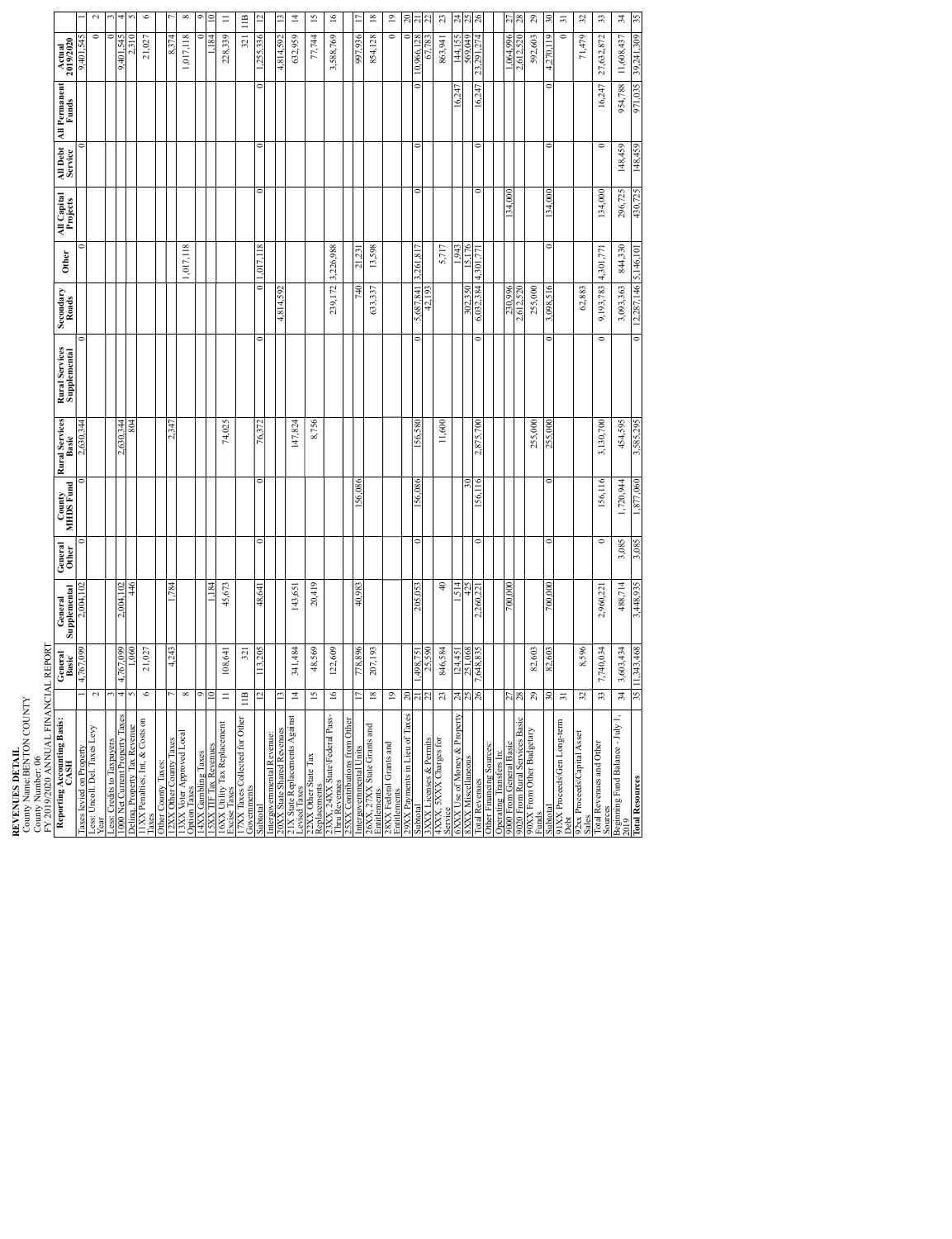**SERVICE AREA 1**<br>County Name:BEN<br>County Number: 06<br>FY 2019/2020 ANN County Name:BENTON COUNTY

 $30$  $32$ 4 5 6  $\circ$  $\frac{11}{12}$  $13$  $\overline{14}$  $15$  $\overline{6}$  $\overline{8}$ 19  $\frac{22}{\pi}$  $^{24}$  $26$  $\frac{28}{29}$ 1010 - Investigations 2 127,056 43,829 127,056 43,829 127,056 127,056 127,056 127,056 2 127,088 2 127,0885 2 1<br>1010 - Investigations 2 127,0585 2 127,058 128,000 128,000 128,000 128,000 128,000 128,000 127,000 127,000 127 Enforcement Lawrence and  $\frac{4}{4}$ Let an annual 5 535,067<br>Communications 5 535,067 169,728 704,795 535,067 169,728 Correctional Services 6 918,437 186,981 1,105,418 6 1060 - Administration 7 441,<u>792</u><br>1060 - Administration 7 441,<u>792</u> 104,459 546,251 7 546,351 7 546,351 7 546,351 7 546,351 7 546,351 7 546,351 7<br>المستقبلة المستقبلة المستقبلة المستقبلة المستقبلة المستقبلة المستقبلة المست Subtotal Brassing and Strategy of Constant of Constant of Constant of Constant of Constant of Constant of Constant of Constant of Constant of Constant of Constant of Constant of Constant of Constant of Constant of Consta Prosecutional 9 484,988 146,719<br>Prosecution 1980, 1980, 1980, 1980, 1980, 1980, 1980, 1980, 1980, 1980, 1980, 1980, 1980, 1980, 1980, 1980, 19<br>Prosecution 1980, 1980, 1980, 1980, 1980, 1980, 1980, 1980, 1980, 1980, 1980, 1 1110 - Medical Examiner 10 76,165 10<br>1110 - Medical Examiner 10 76,165 10 76,165 10 76,165 10 76,165 10 76,165 10 76,165 10 76,165 10 76,165 10 76  $\frac{1}{2}$   $\frac{1}{2}$   $\frac{1}{2}$   $\frac{1}{2}$   $\frac{1}{2}$   $\frac{1}{2}$   $\frac{1}{2}$   $\frac{1}{2}$   $\frac{1}{2}$   $\frac{1}{2}$   $\frac{1}{2}$   $\frac{1}{2}$   $\frac{1}{2}$   $\frac{1}{2}$   $\frac{1}{2}$   $\frac{1}{2}$   $\frac{1}{2}$   $\frac{1}{2}$   $\frac{1}{2}$   $\frac{1}{2}$   $\frac{1}{2}$   $\frac{1}{2}$  Management 14 147,474 14 147,474 14 147,474 147,474 17,474 17,474 17,474 17,474 14 17,474 14 17,474 14 17,474 1<br>Management 14 17,474 14 17,475 17,475 17,475 17,474 17,474 17,474 17,474 17,474 17,474 14,175 17,474 14 Rescue Srvcs 15 1,715 2,000 3,715 15 האומים המשפחה בין המשפחה המודע המשפחה המודע המשפחה המודע המודע המודע המודע המודע המודע המודע היה בין 16 שטואט<br>בין המודע המודע המודע המודע המודע המודע המודע המודע המודע המודע המודע המודע המודע המודע המודע המודע המודע היה<br>ש  $\frac{17}{1000}$  0  $\frac{17}{47.47}$  0 0  $\frac{17}{47.47}$  0 0 0  $\frac{17}{1000}$  2,000 0 51,189 17 19 1990-1990-1990-1991<br>Operations 1. 200 11 1.200 18<br>Operations 1. 2011 Assistance 19 6,171 19<br>Assistance 19 Februaries – 19 Februaries – 19 Februaries – 19 Februaries – 19 Februaries – 19 Februaries – 19<br>Assistance – 19 Februaries – 19 Februaries – 19 Februaries – 19 Februaries – 19 Februarie  $\frac{1420}{1420}$  - Bailiff Services 20 178,352 178,352 178,352 20 178,352 178,352 178,352 20 178,352 178,352 178,352 178,352 178,352 178,352 178,352 178,352 178,352 178,352 178,452 178,352 178,452 178,452 178,452 178,452 1 1300-Junis & 22<br>Winesses .<br>Winesses . 1.2.2.1. Detections 24 24 1,493 1,493 1,493 1,493 1,493 1,493 1,493 1,493 1,493 1,493 1,493 1,493 1,493 1,493 1<br>Services 1530 - Court Costs 25 0 25 Papers 26 2005 26 2005 26 2,005 2,005 2,005 2,005 2,005 2,005 2,005 2,005 2,005 2,005 2,005 2,005 2,005 2,005 2<br>Papers 2007 2,005 2,005 2,005 2,005 2,005 2,005 2,005 2,000 2,000 2,000 2,000 2,000 2,000 2,000 2,000 2,000 2, Subtotal 27 0 19,771 0 0 0 0 0 0 0 19,771 27 Restitution Restitution 28 0 28<br>Restitution<br>Restitution Representation Services 29 8,259 29<br>Representation Services 29 8,259 29 8,259 8,259 8,259 8,259 8,259 8,259 8,259 8,259 8,259 20 8,259 20 8,259 20  $30 \times 10^{-11}$  30 11,097 11,000 30 11,000 11,000 30 12,000 12,000 12,000 12,000 12,000 12,000 12,000 12,000 12,000 12,000 12,000 12,000 12,000 12,000 12,000 12,000 12,000 12,000 12,000 12,000 12,000 12,000 12,000 12,000 12 Services 1 778,232 213,885 992,117 213,885 992,117 992,117 992,117 992,117 992,117 992,117 992,117 992,117 992,<br>Services Enforcement Law  $\frac{3}{2}$ Recovery 11 0 11 FRANCE REPORT FOR THE SERVICES 13 0 13 0 13 0 13 0 13 0 13 0 14 14 15 16 17 18 18 19 19 10 13 Subtotal 21 0 185,723 0 0 0 0 0 0 0 185,723 21 1510 - (Reserved) 23 23 Subtotal 31 0 19,356 0 0 0 0 0 0 0 19,356 31 992,117  $4,527,727$ 704,795 47,474 3,715 6,171 16,273 8,259  $\overline{\phantom{0}}$  $\overline{\phantom{a}}$ 1,105,418 656,057  $\overline{\phantom{0}}$  $\overline{\phantom{0}}$  $\overline{\phantom{0}}$ 1,200 1,493 2,005  $\overline{\phantom{0}}$ 11,097 70.885  $\frac{546,251}{519,466}$  $\sqrt{2}$ 51,189 **TOTALS Actual 2019/2020**  $\frac{18,352}{95}$ **Permanent Funds All** 24,350 24.350 2,000  $000$ **SPECIAL REVENUE FUNDS Other REVENUE FUNDS Secondary Roads** SPECIAL<br>ENUE FU **FUNDS Rural Services SPECIAL REVENUE Supplemental**  $1,715$ **Rural Services Basic REVENUE FUNDS SPECIAL**<br>BNUE FU **REVENUE FUNDS County MHDS Fund SPECIAL GENERAL FUNDS General Other** 178,352 213,885 169,728 186,981 104,459 146,719 47,474 16,273 11,097 1,137,925 1,200  $6,171$ 1,493 2,005 8,259 43,829 146719  $.474$ 19356 **GENERAL FUNDS General Supplemental** FY 2019/2020 ANNUAL FINANCIAL REPORT 778,232 918,437 484,988 3,361,737 535,067 441,792<br>2800.584 **GENERAL FUNDS General Basic** 127,056 561 153  $\overline{c}$  $\overline{4}$ 5  $\mathfrak{S}$  $\frac{7}{8}$  $\frac{9}{10}$  $\equiv$  $\frac{12}{13}$  $\frac{4}{3}$  $15$  $16$  $^{\rm 18}$  $^{19}$  $\frac{20}{21}$ 23 24 25 26  $\mathbf{^{28}}$  $_{29}$  $_{30}$ l.  $32$  $\overline{z}$ **Basis: CASH** Operations<br>1410 - Research & Other<br>Assistance<br>1420 - Bailiff Services **Total - Public Safety & Legal Services Program** 1100 - Criminal 1120 - Child Support **Reporting Accounting** 1000 - Uniformed Patrol 1040 - Law Enforcement 1050 - Adult **Court System Program** 1400 - Physical **Juvenile Justice**<br> **Program Fatter Concilent Concilent**<br> **Program**<br>
1600 - Juvenile<br>
1610 - Juveniles<br>
1620 - Costs Appointed<br>
1620 - Costs Appointed<br>
1620 - Costs Appointed<br>
1610 - Juveniles 1220 - Fire Protection & 1230 - E911 Service 1530 - Court Costs<br>1540 - Service of Civil 1620 - Court-Appointed Emergency Services<br>1200 - Ambulance 1540 - Service of Civil **Emergency Services Assistance to Distrct** 1020 - Unified Law 1030 - Contract Law 1210 - Emergency<br>Management **Court Proceedings Law Enforcement Program** 1520 - Detention **program** 1500 - Juries & Subtotal

Legal Services 32 3,361,737 1,137,925 0 0 1,715 0 0 0 0,14,527,7327 327 327 1,715 0<br>Legal Services

 $\circ$ 

 $\overline{\phantom{0}}$ 

 $1,715$ 

 $\circ$ 

26,350

 $\overline{\phantom{a}}$ 

 $\overline{\phantom{a}}$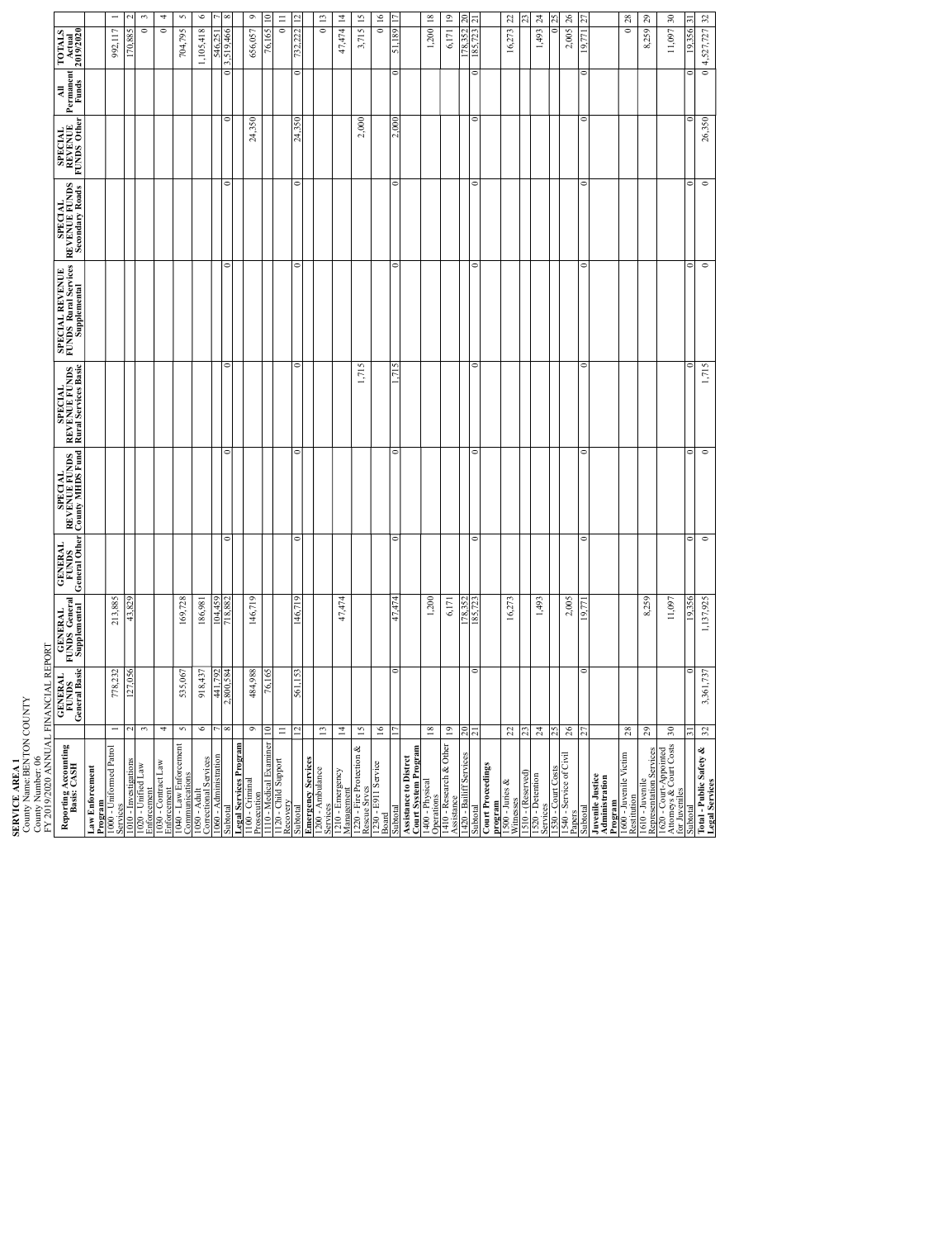| SERVICE AREA 3                                                                                   | PHYSICAL HEALTH AND SOCIAL SERVICES<br>FY 2019/2020 ANNUAL FINANCIAL REPORT<br>10/8/2019 | County Name: BENTON COUNTY County Number: 06 |                                   |                                                                                         |            |                                                         |                                                      |                                     |           |                                             |   |
|--------------------------------------------------------------------------------------------------|------------------------------------------------------------------------------------------|----------------------------------------------|-----------------------------------|-----------------------------------------------------------------------------------------|------------|---------------------------------------------------------|------------------------------------------------------|-------------------------------------|-----------|---------------------------------------------|---|
| Reporting<br>Accounting<br>Basis: CASH                                                           | <b>GENERAL</b><br>FUNDS<br>General Basic                                                 | GENERAL<br>FUNDS General<br>Supplemental     | GENERAL<br>FUNDS<br>General Other | SPECIAL REVENUE SPECIAL REVENUE<br>FUNDS County FUNDS Rural<br>MHDS Fund Services Basic |            | SPECIAL REVENUE<br>FUNDS Rural Services<br>Supplemental | <b>SPECIAL<br/>REVENUE FUNDS<br/>Secondary Roads</b> | SPECIAL<br>REVENUE  <br>FUNDS Other | Permanent | Actual<br>2019/2020<br><b>TOTALS</b>        |   |
|                                                                                                  |                                                                                          |                                              |                                   |                                                                                         |            |                                                         |                                                      |                                     |           |                                             |   |
| <b>Physical Health<br/>Services Program</b><br>3000 - Personal<br>& Family Health<br>Services    | 36,287<br>$\overline{\phantom{a}}$                                                       |                                              |                                   |                                                                                         |            |                                                         |                                                      |                                     |           | 36,287                                      |   |
| 3010 -<br>Communicable<br>Prevention<br>Disease                                                  | 54,427<br>$\sim$                                                                         |                                              |                                   |                                                                                         |            |                                                         |                                                      |                                     |           | 54,427                                      | 2 |
| Environmental<br>$3020 -$<br>ealth                                                               | 92,028<br>$\omega$                                                                       | 21,033                                       |                                   |                                                                                         |            |                                                         |                                                      |                                     |           | 113,061                                     | 3 |
| 3040 - Health<br>Administration                                                                  | 4                                                                                        |                                              |                                   |                                                                                         |            |                                                         |                                                      |                                     |           | 0                                           | 4 |
| 3050 - Support of<br>Hospitals                                                                   | $\sim$                                                                                   |                                              |                                   |                                                                                         |            |                                                         |                                                      |                                     |           | $\circ$                                     | 5 |
| total                                                                                            |                                                                                          | Ë                                            | $\overline{\phantom{0}}$          | $\circ$                                                                                 |            |                                                         | c                                                    |                                     | 0         |                                             |   |
| Services to Poor<br>Program                                                                      |                                                                                          |                                              |                                   |                                                                                         |            |                                                         |                                                      |                                     |           |                                             |   |
| 3100 -<br>Administration                                                                         | 52,361<br>$\overline{\phantom{a}}$                                                       | 2,614                                        |                                   |                                                                                         |            |                                                         |                                                      |                                     |           | 54,975                                      | Þ |
| 3110 - General<br>Welfare Services                                                               | 14,370<br>${}^{\circ}$                                                                   |                                              |                                   |                                                                                         |            |                                                         |                                                      |                                     |           | 14,370                                      | 8 |
| 3120 - Care in<br>County Care<br>Facility                                                        | $\bullet$                                                                                |                                              |                                   |                                                                                         |            |                                                         |                                                      |                                     |           | $\circ$                                     | 9 |
| ubtotal                                                                                          | 66,731                                                                                   | 2,614                                        | $\overline{\phantom{0}}$          | $\circ$                                                                                 | ∊          |                                                         | d                                                    | c                                   | $\circ$   | 69,345                                      |   |
| Services to<br>Military Veterans<br>meriau <sub>c</sub>                                          |                                                                                          |                                              |                                   |                                                                                         |            |                                                         |                                                      |                                     |           |                                             |   |
| $\begin{array}{c}\n 3200 \\  1 \text{Administration} \\  \hline\n 7 - \text{real}\n \end{array}$ | 50,899<br>$\equiv$                                                                       | 20,631                                       |                                   |                                                                                         |            |                                                         |                                                      |                                     |           | $\equiv$<br>71,530                          |   |
| 3210 - General<br>Services to<br>Veterans                                                        | 11,324<br>12                                                                             |                                              |                                   |                                                                                         |            |                                                         |                                                      |                                     |           | $\overline{c}$<br>11,324                    |   |
| Subtotal                                                                                         | 62,223                                                                                   | 20,631                                       | $\circ$                           | $\circ$                                                                                 | $\epsilon$ |                                                         | $\mathbf{C}$                                         | $\overline{\phantom{a}}$            | $\circ$   | 82,854                                      |   |
| Children's &<br>Family Services<br>3300 - Youth<br>Guidance<br>3310 - Family<br>Protective       |                                                                                          |                                              |                                   |                                                                                         |            |                                                         |                                                      |                                     |           |                                             |   |
|                                                                                                  | $\overline{1}$                                                                           | 35,561                                       |                                   |                                                                                         |            |                                                         |                                                      |                                     |           | $\overline{1}$<br>35,561                    |   |
| Services                                                                                         | $\overline{15}$                                                                          |                                              |                                   |                                                                                         |            |                                                         |                                                      |                                     |           | $\overline{15}$<br>$\overline{\phantom{a}}$ |   |
| 3320 - Services<br>for Disabled<br>Children                                                      | $\overline{16}$                                                                          |                                              |                                   |                                                                                         |            |                                                         |                                                      |                                     |           | 16<br>$\overline{\phantom{a}}$              |   |
| Subtotal                                                                                         |                                                                                          | 35,561                                       | $\circ$                           | $\circ$                                                                                 | 0          |                                                         | $\circ$                                              | $\overline{\phantom{0}}$            | $\circ$   | 35,561                                      |   |
| Services to Other<br>Adults Program                                                              |                                                                                          |                                              |                                   |                                                                                         |            |                                                         |                                                      |                                     |           |                                             |   |
| 3400 - Services<br>to the Elderly                                                                | 480,638<br>$18\,$                                                                        | 73,192                                       |                                   |                                                                                         |            |                                                         |                                                      |                                     |           | $\overline{18}$<br>553,830                  |   |
| 3410 - Other<br>Social Services                                                                  | $\overline{19}$                                                                          |                                              |                                   |                                                                                         |            |                                                         |                                                      |                                     |           | $\overline{19}$<br>$\circ$                  |   |
| 3420 - Soc Serv<br>Business<br>Operations                                                        | $\Omega$                                                                                 |                                              |                                   |                                                                                         |            |                                                         |                                                      |                                     |           | $20\,$<br>$\overline{\phantom{a}}$          |   |
| Subtotal                                                                                         | 480,638                                                                                  |                                              | 5                                 | 6                                                                                       |            |                                                         | 6                                                    |                                     |           | ಸ<br>$\approx$                              |   |
| Chemical<br>Dependency<br>Program                                                                |                                                                                          |                                              |                                   |                                                                                         |            |                                                         |                                                      |                                     |           |                                             |   |
| 3500 - Treatment<br>Services                                                                     | 22                                                                                       |                                              |                                   |                                                                                         |            |                                                         |                                                      |                                     |           | 22<br>$\circ$                               |   |
| 3510 - Preventive<br>Services                                                                    | 23                                                                                       | 3,409                                        |                                   |                                                                                         |            |                                                         |                                                      |                                     |           | 23<br>3,409                                 |   |
| Subtotal                                                                                         | 24                                                                                       | 3,409                                        | $\circ$                           | $\overline{\phantom{0}}$                                                                | $\circ$    |                                                         | $\circ$                                              | $\circ$                             | 0         | $^{24}$<br>3,409                            |   |
| Iotal-Physical                                                                                   | 792.334<br>25                                                                            | 156440                                       | $\overline{a}$                    | $\overline{a}$                                                                          | c          | $\overline{a}$                                          | c                                                    | c                                   | c         | 948.774.25                                  |   |

 $\overline{\phantom{0}}$  $\circ$ 

 $\circ$ o

156,440 3,409

792,334  $\overline{0}$ 

 $\overline{\phantom{0}}$ 

 $\overline{\phantom{0}}$  $\overline{\phantom{a}}$ 

 $\overline{\phantom{a}}$ 

 $\circ$ 0

 $\overline{\phantom{0}}$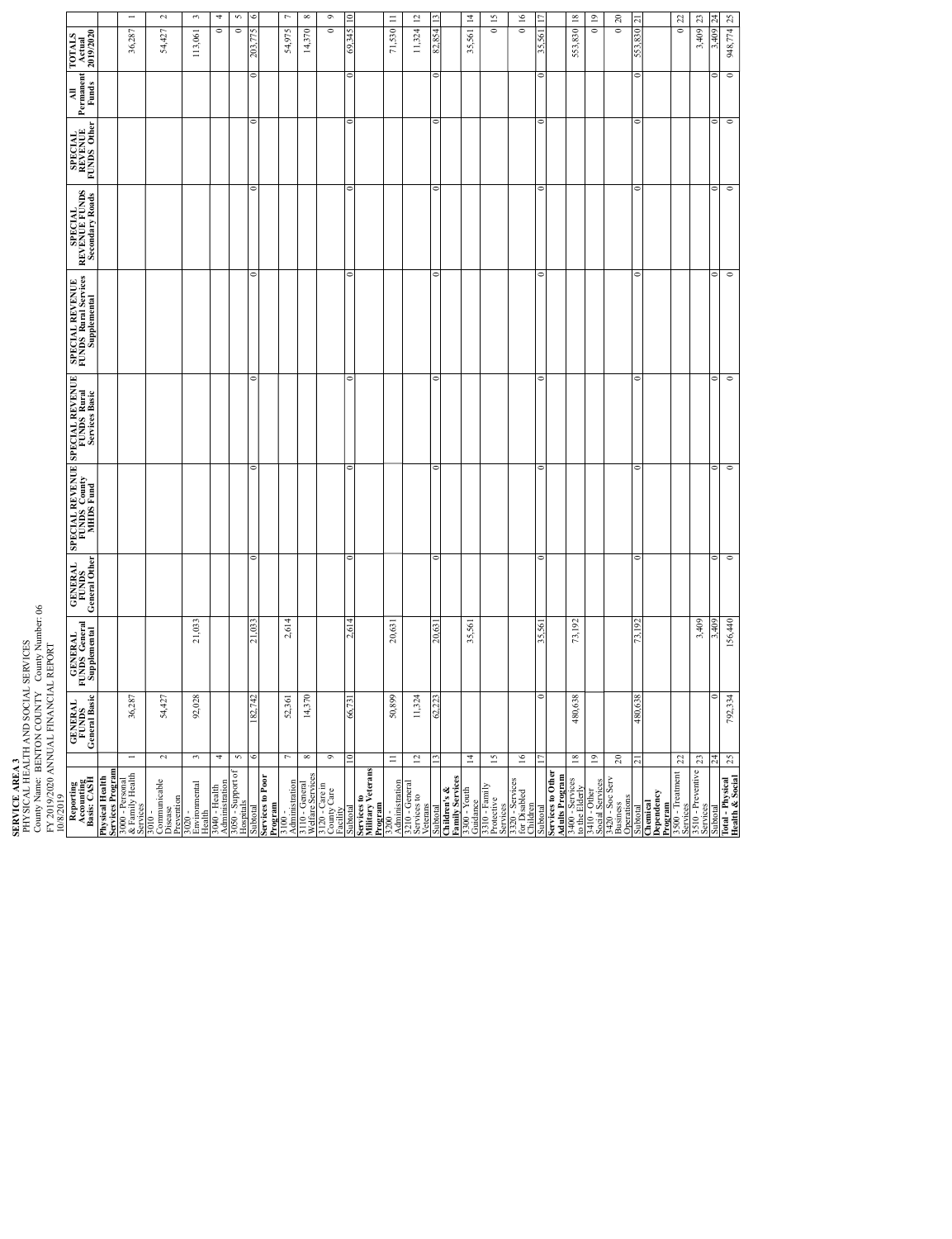| FY 2019/2020 ANNUAL FINANCIAL REPORT<br>10/8/2019                                                              |                                             |                                                 |                                             |                                                          |                                                         |                                                             |                                                       |                                   |                          |                               |                |
|----------------------------------------------------------------------------------------------------------------|---------------------------------------------|-------------------------------------------------|---------------------------------------------|----------------------------------------------------------|---------------------------------------------------------|-------------------------------------------------------------|-------------------------------------------------------|-----------------------------------|--------------------------|-------------------------------|----------------|
| Reporting<br>Accounting<br>Basis: CASH                                                                         | <b>GENERAL</b><br>FUNDS<br>General<br>Basic | <b>GENERAL</b><br>FUNDS General<br>Supplemental | <b>GENERAL</b><br>FUNDS<br>General<br>Other | <b>SPECIAL<br/>REVENUE FUNDS<br/>County MHDS</b><br>Fund | <b>SPECIAL</b><br>REVENUE FUNDS<br>Rural Services Basic | <b>SPECIAL REVENUE</b><br>FUNDS Rural Services <sub>I</sub> | <b>REVENUE</b><br>REVENUE<br>FUNDS Secondary<br>Roads | SPECIAL<br>REVENUE<br>FUNDS Other | MI<br>Permanent<br>Funds | TOTALS<br>Actual<br>2019/2020 |                |
| Services to Person                                                                                             |                                             |                                                 |                                             |                                                          |                                                         |                                                             |                                                       |                                   |                          |                               |                |
| With:<br>40XX - Mental<br>Health<br>Problems/Mental                                                            |                                             |                                                 |                                             |                                                          |                                                         |                                                             |                                                       |                                   |                          |                               |                |
| Illness<br>400X-Information<br>& Educ. Srvcs                                                                   | $\overline{\phantom{0}}$                    |                                                 |                                             |                                                          |                                                         |                                                             |                                                       |                                   |                          | $\circ$                       |                |
| 402X-<br>Coordination<br>Srves                                                                                 | $\sim$                                      |                                                 |                                             | 101,423                                                  |                                                         |                                                             |                                                       |                                   |                          | 101,423                       | $\sim$         |
|                                                                                                                | 3                                           |                                                 |                                             |                                                          |                                                         |                                                             |                                                       |                                   |                          | $\circ$                       | ొ              |
| 403X- Personal &<br>Environ. Sprt<br>404X-Treatment<br>Services                                                | $\overline{\phantom{a}}$                    |                                                 |                                             |                                                          |                                                         |                                                             |                                                       |                                   |                          | $\circ$                       | ᠴ              |
| & Day Services                                                                                                 | $\sim$                                      |                                                 |                                             |                                                          |                                                         |                                                             |                                                       |                                   |                          | $\circ$                       | m              |
| 406X-Lic/Cert.<br>Living<br>Arrangements                                                                       | $\bullet$                                   |                                                 |                                             |                                                          |                                                         |                                                             |                                                       |                                   |                          | $\circ$                       | ◡              |
| 407X-Inst/Hospital<br>& Commit Srvcs                                                                           | $\overline{\phantom{0}}$                    |                                                 |                                             | 2,281                                                    |                                                         |                                                             |                                                       |                                   |                          | 2,281                         | $\sim$         |
| 42XX - Intellectua<br>Subtotal                                                                                 | $\infty$                                    | $\circ$<br>$\circ$                              | $\circ$                                     | 103.704                                                  | ō                                                       | $\circ$                                                     | $\circ$                                               | $\circ$                           | $\circ$                  | 103.704                       |                |
| <b>Dissabilities</b>                                                                                           |                                             |                                                 |                                             |                                                          |                                                         |                                                             |                                                       |                                   |                          |                               |                |
| 420X-Information<br>& Educ. Srvcs                                                                              | $\circ$                                     |                                                 |                                             |                                                          |                                                         |                                                             |                                                       |                                   |                          | $\circ$                       | ∽              |
| $\begin{array}{c}\n 422X-\n  \text{Coodination} \\  \text{Stvcs}\n \end{array}$                                | $\square$                                   |                                                 |                                             | 9,339                                                    |                                                         |                                                             |                                                       |                                   |                          | 9,339                         | ≍              |
| $423X$ - Personal &<br>Environ. Sprt                                                                           | $\equiv$                                    |                                                 |                                             |                                                          |                                                         |                                                             |                                                       |                                   |                          | $\circ$                       | Ξ              |
| 424X-Treatment<br>Services                                                                                     | $\overline{\omega}$                         |                                                 |                                             |                                                          |                                                         |                                                             |                                                       |                                   |                          | $\circ$                       | ≘              |
| 425X-Vocational<br>& Day Ser                                                                                   | $\Xi$                                       |                                                 |                                             |                                                          |                                                         |                                                             |                                                       |                                   |                          | $\circ$                       | ≘              |
| 426X-Lic/Cert.<br>Living                                                                                       | $14$                                        |                                                 |                                             |                                                          |                                                         |                                                             |                                                       |                                   |                          | $\circ$                       | Ξ              |
| $\begin{array}{l}\n\text{Arran{\tilde{g}}}ements\\ \n427X-InstHospital\\ \n& \text{Commit S}rves\n\end{array}$ | $\overline{15}$                             |                                                 |                                             |                                                          |                                                         |                                                             |                                                       |                                   |                          | $\circ$                       | $\overline{z}$ |
| Subtotal                                                                                                       | $\frac{6}{2}$                               | $\circ$<br>$\circ$                              | $\circ$                                     | 9,339                                                    | $\circ$                                                 | $\circ$                                                     | $\circ$                                               | $\circ$                           | $\circ$                  | 339<br>$\circ$                |                |
| 43XX - Other<br>Developmental<br>Disabilities                                                                  |                                             |                                                 |                                             |                                                          |                                                         |                                                             |                                                       |                                   |                          |                               |                |
| 430X-Information<br>& Educ. Srvcs                                                                              | $\overline{17}$                             |                                                 |                                             |                                                          |                                                         |                                                             |                                                       |                                   |                          | $\circ$                       | ≘              |
| 432X-<br>Coordination<br>Srves                                                                                 | $\overline{18}$                             |                                                 |                                             | 3,596                                                    |                                                         |                                                             |                                                       |                                   |                          | 3,596                         | ≅              |
| 433X-Personal &<br>Environ. Sprt<br>434X-Treatment<br>Services                                                 | $\overline{19}$                             |                                                 |                                             |                                                          |                                                         |                                                             |                                                       |                                   |                          | $\circ$                       | $\Xi$          |
|                                                                                                                | $20\,$                                      |                                                 |                                             |                                                          |                                                         |                                                             |                                                       |                                   |                          | $\circ$                       | $\approx$      |
| & Day Services                                                                                                 | $\overline{\mathbf{z}}$                     |                                                 |                                             |                                                          |                                                         |                                                             |                                                       |                                   |                          | $\circ$                       | $\overline{a}$ |
| 436X-Lic/Cert.<br>Living<br>Arrangements                                                                       | $22\,$                                      |                                                 |                                             |                                                          |                                                         |                                                             |                                                       |                                   |                          | $\circ$                       | g              |
| 437X-Inst/Hospital<br>& Commit Srvcs                                                                           | $23\,$                                      |                                                 |                                             |                                                          |                                                         |                                                             |                                                       |                                   |                          | $\circ$                       | $\mathbb{Z}$   |
| 44XX - General<br>Subtotal                                                                                     | $\overline{24}$                             | $\circ$<br>$\circ$                              | $\circ$                                     | 596                                                      | $\circ$                                                 | $\circ$                                                     | $\circ$                                               | $\circ$                           | $\circ$                  | 3.596                         | $\frac{1}{2}$  |
| Administration                                                                                                 | $\mathfrak{L}$                              |                                                 |                                             | 57,635                                                   |                                                         |                                                             |                                                       |                                   |                          | 57,635                        | $\mathfrak{L}$ |
| 4412-Purchased<br>Administration<br>4411-Direct<br>Administration                                              | $26$                                        |                                                 |                                             |                                                          |                                                         |                                                             |                                                       |                                   |                          | $\circ$                       | $\approx$      |
|                                                                                                                |                                             |                                                 |                                             |                                                          |                                                         |                                                             |                                                       |                                   |                          |                               |                |
| 4413-Distrib to<br>Regional Fiscal<br>Agent                                                                    | $\mathfrak{L}7$                             |                                                 |                                             | 822,374                                                  |                                                         |                                                             |                                                       |                                   |                          | 822,374                       | 21             |
| Subtotal                                                                                                       | $^{28}$                                     | 0<br>$\circ$                                    | $\circ$                                     | 880,009                                                  | $\circ$                                                 | $\circ$                                                     | $\circ$                                               | $\circ$                           | $\circ$                  | 880,009                       | $\frac{8}{2}$  |
| 45XX - County<br>Prvd Case Mgmt<br>Subtotal                                                                    | 29                                          |                                                 |                                             |                                                          |                                                         |                                                             |                                                       |                                   |                          | $\circ$                       | $\mathbb{Z}^2$ |
|                                                                                                                |                                             |                                                 |                                             |                                                          |                                                         |                                                             |                                                       |                                   |                          |                               |                |

**SERVICE AREA4**<br>MENTAL HEALTH, INTELLECTUAL DISABILITIES & DEVELOPMENTAL DISABILITIES<br>County Name: BENTON COUNTY County Number: 06<br>FY 2019/2020 ANNUAL FINANCIAL REPORT MENTAL HEALTH, INTELLECTUAL DISABILITIES & DEVELOPMENTAL DISABILITIES County Name: BENTON COUNTY County Number: 06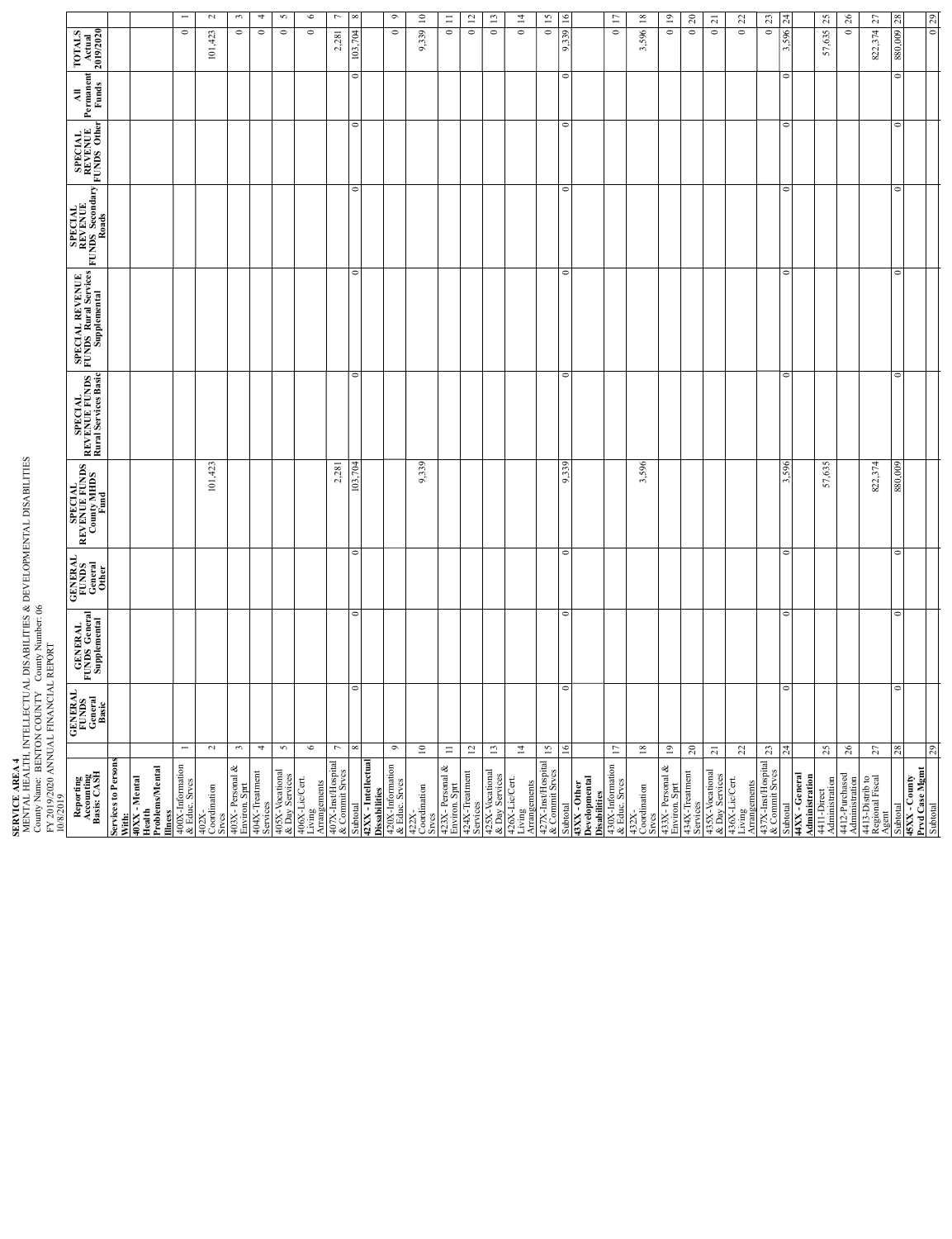| FY 2019/2020 ANNUAL FINANCIAL REPORT<br><b>SERVICE AREA 6</b><br>10/8/2019                                                            |                                          | COUNTY ENVIRONMENT AND EDUCATION<br>County Name: BENTON COUNTY County Number: 06 |                                   |                                              |                                                  |                                                         |                                                   |                                   |                           |                                                     |                          |
|---------------------------------------------------------------------------------------------------------------------------------------|------------------------------------------|----------------------------------------------------------------------------------|-----------------------------------|----------------------------------------------|--------------------------------------------------|---------------------------------------------------------|---------------------------------------------------|-----------------------------------|---------------------------|-----------------------------------------------------|--------------------------|
| Reporting<br>Accounting Basis:<br>CASH                                                                                                | <b>GENERAL</b><br>FUNDS<br>General Basic | GENERAL<br>FUNDS General<br>Supplemental                                         | GENERAL<br>FUNDS<br>General Other | SPECIAL REVENUE<br>FUNDS County<br>MHDS Fund | SPECIAL<br>REVENUE FUNDS<br>Rural Services Basic | SPECIAL REVENUE<br>FUNDS Rural Services<br>Supplemental | REVENUE FUNDS<br>REVENUE FUNDS<br>Secondary Roads | SPECIAL<br>REVENUE<br>FUNDS Other | All<br>Permanent<br>Funds | TOTALS<br>Actual<br>2019/2020                       |                          |
| <b>Quality Program</b><br>Environmental                                                                                               |                                          |                                                                                  |                                   |                                              |                                                  |                                                         |                                                   |                                   |                           |                                                     |                          |
| Resources<br>Resources<br><b>Conservation</b>                                                                                         |                                          |                                                                                  |                                   |                                              |                                                  |                                                         |                                                   | 3,142,542                         |                           | 3,142,542                                           | $\overline{\phantom{0}}$ |
|                                                                                                                                       | $\sim$                                   |                                                                                  |                                   |                                              |                                                  |                                                         |                                                   |                                   |                           | ō                                                   | $\sim$                   |
| 6010 - Weed<br>Eradication<br>6020 - Solid Waste<br>Disposal                                                                          | 7,186<br>3                               |                                                                                  |                                   |                                              | 300,477                                          |                                                         |                                                   |                                   |                           | 307,663                                             | $\omega$                 |
| 6030 - Environmental<br>Restoration                                                                                                   | 4                                        |                                                                                  |                                   |                                              |                                                  |                                                         |                                                   |                                   |                           | ō                                                   | 4                        |
| ibtotal                                                                                                                               | 98                                       |                                                                                  |                                   |                                              | 800                                              |                                                         |                                                   | 54<br>42                          |                           |                                                     |                          |
| Conservation &<br>Recreation Service                                                                                                  |                                          |                                                                                  |                                   |                                              |                                                  |                                                         |                                                   |                                   |                           |                                                     |                          |
| - Administrati<br>$\frac{1001201}{100}$                                                                                               | 96.766                                   | <b>L66 Łc</b>                                                                    |                                   |                                              |                                                  |                                                         |                                                   |                                   |                           | 20.763                                              |                          |
|                                                                                                                                       | 525,768<br>$\triangleright$              | 89,642                                                                           |                                   |                                              |                                                  |                                                         |                                                   | 152,606                           | 16,393                    | 784,409                                             | $\overline{ }$           |
| $\frac{\& 110 - \text{Maintenance}}{\& 0 \text{ operations}}$<br>$\frac{\& 120 - \text{Recreation & }}{\text{Environmental Editor.}}$ | 97,224<br>${}^{\infty}$                  | 28,564                                                                           |                                   |                                              |                                                  |                                                         |                                                   |                                   |                           | 125,788                                             | $\infty$                 |
| ubtotal                                                                                                                               | - 61                                     | 142.20 <sup>2</sup>                                                              | c                                 | $\epsilon$                                   |                                                  | c                                                       | c                                                 | 52.606                            | 16393                     | 030,960                                             | $\circ$                  |
| <b>Animal Control</b>                                                                                                                 |                                          |                                                                                  |                                   |                                              |                                                  |                                                         |                                                   |                                   |                           |                                                     |                          |
| <b>Program</b><br>6200 - Animal<br>Shelter                                                                                            | $\overline{a}$                           |                                                                                  |                                   |                                              | 2,625                                            |                                                         |                                                   |                                   |                           | $\supseteq$<br>2,625                                |                          |
| $\frac{6210 - \text{Animal}}{\text{Bounies} \& \text{State}}$                                                                         |                                          |                                                                                  |                                   |                                              |                                                  |                                                         |                                                   |                                   |                           |                                                     |                          |
|                                                                                                                                       |                                          |                                                                                  |                                   |                                              |                                                  |                                                         |                                                   |                                   |                           |                                                     |                          |
| <b>County Development</b>                                                                                                             |                                          |                                                                                  |                                   |                                              | 8                                                |                                                         |                                                   |                                   |                           |                                                     |                          |
| 6300 - Land Use &<br>Building Controls<br>rogram                                                                                      | 16,532<br>$\mathbf{r}$                   |                                                                                  |                                   |                                              | 90,561                                           |                                                         |                                                   |                                   |                           | $\mathbf{r}$<br>107,093                             |                          |
| 6310 - Housing<br>Rehabilitation &                                                                                                    | $\overline{z}$                           |                                                                                  |                                   |                                              |                                                  |                                                         |                                                   |                                   |                           | $\overline{1}$<br>$\circ$                           |                          |
| 6320 - Community<br>evelop.                                                                                                           |                                          |                                                                                  |                                   |                                              |                                                  |                                                         |                                                   |                                   |                           |                                                     |                          |
| <b>Development</b><br>Economic                                                                                                        | 24,500<br>51                             |                                                                                  |                                   |                                              |                                                  |                                                         |                                                   | 66,000                            |                           | $\tilde{5}$<br>90,500                               |                          |
| <b>Educational Services</b><br>ubtotal                                                                                                | 41.032                                   | $\overline{\phantom{0}}$                                                         | $\overline{\phantom{0}}$          | ē                                            | 90.561                                           | c                                                       | c                                                 | 66.000                            | $\mathbf{C}$              | 593<br>5                                            |                          |
| Program<br>6400 - Libraries<br>6410 - Historic                                                                                        |                                          |                                                                                  |                                   |                                              | 70,800                                           |                                                         |                                                   | 61,500                            |                           | 32,300                                              |                          |
|                                                                                                                                       | 6,880<br>$\overline{18}$                 |                                                                                  |                                   |                                              |                                                  |                                                         |                                                   |                                   |                           | $\overline{18}$<br>6,880                            |                          |
| 6420 - Fair & 4-H<br>Preservation<br><b>Clubs</b>                                                                                     | 23,750<br>$\overline{19}$                |                                                                                  |                                   |                                              |                                                  |                                                         |                                                   |                                   |                           | $\overline{19}$<br>23,750                           |                          |
| 6430 - Fairgrounds                                                                                                                    | $\approx$                                |                                                                                  |                                   |                                              |                                                  |                                                         |                                                   |                                   |                           | $\overline{c}$<br>c                                 |                          |
| 5440 - Memorial<br>Halls                                                                                                              | $\overline{\mathcal{L}}$                 |                                                                                  |                                   |                                              |                                                  |                                                         |                                                   |                                   |                           | $\overline{\mathbf{c}}$<br>$\overline{\phantom{0}}$ |                          |
| 6450 - Other<br>Educational Services                                                                                                  | 25                                       |                                                                                  |                                   |                                              |                                                  |                                                         |                                                   |                                   |                           | 22<br>$\circ$                                       |                          |
| subtotal                                                                                                                              | 30,630                                   | ¢                                                                                | $\overline{\phantom{0}}$          | $\overline{\phantom{a}}$                     | 70,800                                           | c                                                       | c                                                 | 61,500                            | $\mathbf{C}$              | 930<br>ିତା                                          |                          |
| President or<br>Governor Declared<br>Disasters Program                                                                                |                                          |                                                                                  |                                   |                                              |                                                  |                                                         |                                                   |                                   |                           |                                                     |                          |
| 6500 - Property                                                                                                                       |                                          |                                                                                  |                                   |                                              |                                                  |                                                         |                                                   |                                   |                           | $24^{25}$<br>$\circ$                                |                          |
| 6510 - Buildings                                                                                                                      | 758                                      |                                                                                  |                                   |                                              |                                                  |                                                         |                                                   |                                   |                           | $\circ$<br>Ō                                        |                          |
| 6520 -Equipment<br>6530 -Public<br>Facilities                                                                                         | $\overline{z}$                           |                                                                                  |                                   |                                              |                                                  |                                                         |                                                   |                                   |                           | 27<br>$\circ$                                       |                          |
| Subtotal                                                                                                                              | c                                        | c                                                                                | $\circ$                           | $\overline{\phantom{0}}$                     |                                                  | $\circ$                                                 | c                                                 |                                   |                           | c                                                   |                          |
| Total - County<br>Environment and<br>Education                                                                                        | 798,606<br>$29$                          | 142,203                                                                          | $\overline{\phantom{0}}$          | $\overline{\phantom{a}}$                     | 464,463                                          | $\circ$                                                 | $\circ$                                           | 3,422,648                         | 16,393                    | 29<br>4,844,313                                     |                          |
|                                                                                                                                       |                                          |                                                                                  |                                   |                                              |                                                  |                                                         |                                                   |                                   |                           |                                                     |                          |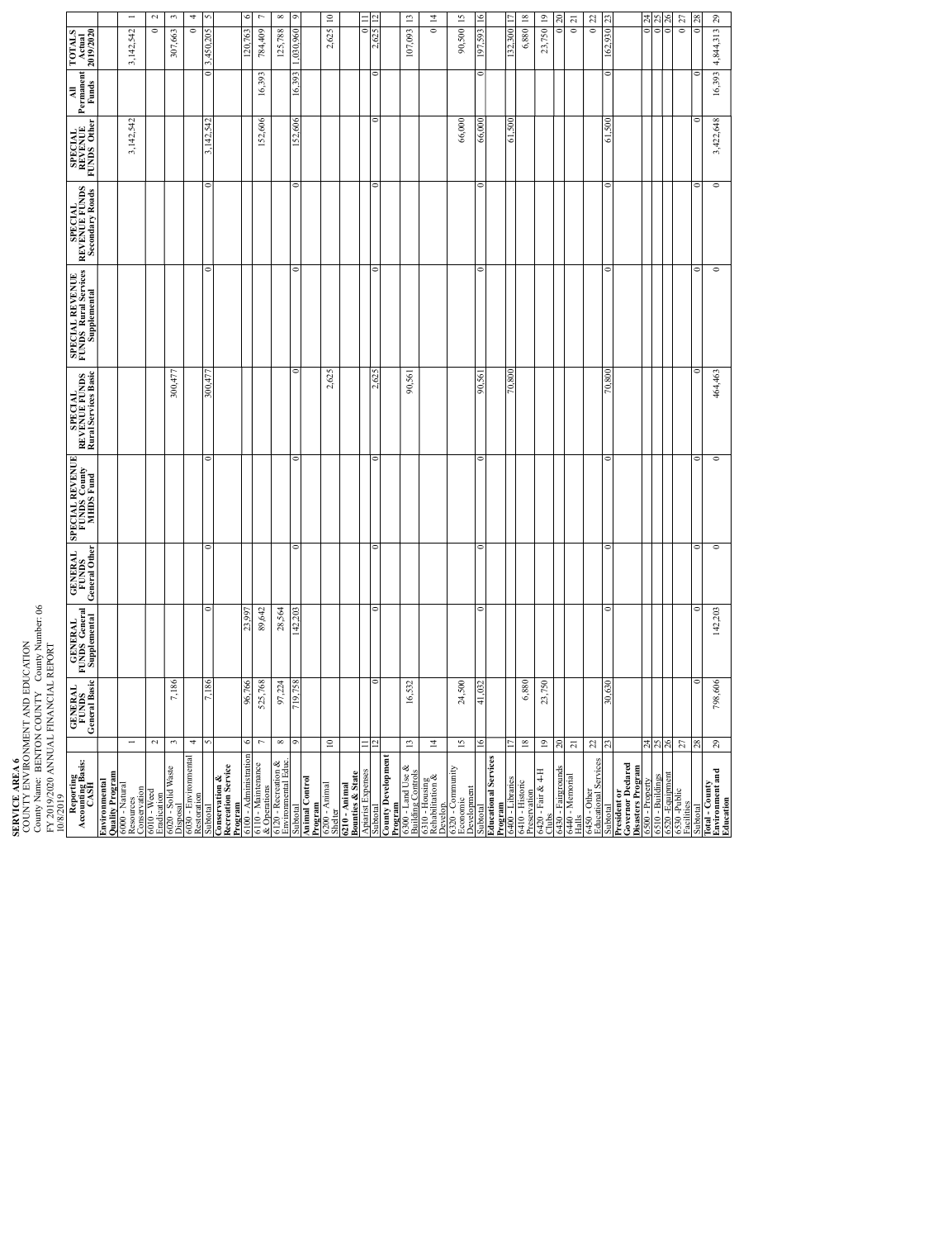|                                                                                             |                                                                                     |                       |                          |                |                                |                              | n            | 6                            |                         | ∞                    | $\circ$        |                                                       | $\approx$        |                                |                                       |                                          |                          |                      |                              |                                 |            |                                   |
|---------------------------------------------------------------------------------------------|-------------------------------------------------------------------------------------|-----------------------|--------------------------|----------------|--------------------------------|------------------------------|--------------|------------------------------|-------------------------|----------------------|----------------|-------------------------------------------------------|------------------|--------------------------------|---------------------------------------|------------------------------------------|--------------------------|----------------------|------------------------------|---------------------------------|------------|-----------------------------------|
| <b>TOTALS</b><br>2019/2020<br>Actual                                                        |                                                                                     | 180,453               | 475,612                  | 656,065        |                                | 104,412                      | 5,056,986    | 527,090                      | 168,566                 | 332.242              | 0 6.189.296    |                                                       | 630,891          | ,576,799 11                    | 33,648 12                             | 63,486 13                                | 2,404,824 14             |                      | 0115                         | 0116                            |            | 0 9,250,185 18                    |
| Permanent<br><b>Funds</b><br>₹                                                              |                                                                                     |                       |                          |                |                                |                              |              |                              |                         |                      |                |                                                       |                  |                                |                                       |                                          | $\overline{\phantom{a}}$ |                      |                              |                                 |            |                                   |
| <b>SPECIAL</b><br>REVENUE<br>FUNDS<br>Other                                                 |                                                                                     |                       |                          | o              |                                |                              |              |                              |                         |                      | c              |                                                       |                  |                                |                                       |                                          | o                        |                      |                              |                                 | c          | $\overline{\phantom{a}}$          |
| Secondary Roads<br><b>SPECIAL<br/>REVENUE</b><br><b>FUNDS</b>                               |                                                                                     | 180,453               | 475,612                  | 656,065        |                                | 104,412                      | 5,056,986    | 527,090                      | 168,566                 | 332.242              | 6,189,296      |                                                       | 630,891          | .576,799                       | 33,648                                | 63,486                                   | 2,404,824                |                      |                              |                                 |            | 9,250,185                         |
| <b>UNDS Rural Services</b><br><b>SPECIAL REVENUE</b><br>Supplemental                        |                                                                                     |                       |                          | Ò              |                                |                              |              |                              |                         |                      | $\epsilon$     |                                                       |                  |                                |                                       |                                          | $\epsilon$               |                      |                              |                                 | C          | 0                                 |
| FUNDS Rural<br><b>Services Basic</b><br><b>SPECIAL</b><br>REVENUE                           |                                                                                     |                       |                          | ¢              |                                |                              |              |                              |                         |                      | $\circ$        |                                                       |                  |                                |                                       |                                          | $\circ$                  |                      |                              |                                 |            | $\circ$                           |
| <b>FUNDS County</b><br>MHDS Fund<br><b>SPECIAL<br/>REVENUE</b>                              |                                                                                     |                       |                          | $\epsilon$     |                                |                              |              |                              |                         |                      | $\epsilon$     |                                                       |                  |                                |                                       |                                          | $\overline{a}$           |                      |                              |                                 | $\epsilon$ | $\epsilon$                        |
| <b>GENERAL</b><br>General<br>Other<br><b>FUNDS</b>                                          |                                                                                     |                       |                          | $\overline{C}$ |                                |                              |              |                              |                         |                      | $\overline{C}$ |                                                       |                  |                                |                                       |                                          | c                        |                      |                              |                                 |            | 0                                 |
| FUNDS General<br>Supplemental<br><b>GENERAL</b>                                             |                                                                                     |                       |                          | Ò              |                                |                              |              |                              |                         |                      | $\epsilon$     |                                                       |                  |                                |                                       |                                          | $\epsilon$               |                      |                              |                                 |            | $\epsilon$                        |
| GENERAI<br>FUNDS<br>General<br>Basic                                                        |                                                                                     |                       |                          |                |                                |                              |              |                              |                         |                      |                |                                                       |                  |                                |                                       |                                          | c                        |                      |                              |                                 |            | $\mathbf{C}$                      |
|                                                                                             |                                                                                     |                       | $\overline{\mathcal{C}}$ |                |                                | $\overline{ }$               | S            | G                            |                         | $^{\circ}$           | 9              |                                                       | $\subseteq$      | $\equiv$                       | $\overline{c}$                        | $\mathbf{r}$                             | 4                        |                      | $\overline{15}$              | $\geq$                          |            | $\overline{18}$                   |
| FY 2019/2020 ANNUAL FINANCIAL REPORT<br>10/8/2019<br>Reporting<br>Accounting Basis:<br>CASH | <b>Engineering Program</b><br><b>Administration &amp;</b><br><b>Secondary Roads</b> | 7000 - Administration | 7010 - Engineering       | Subtotal       | Roadway Maintenance<br>Program | 7100 - Bridges &<br>Culverts | 7110 - Roads | 7120 - Snow & Ice<br>Control | 7130 - Traffic Controls | 7140 - Road Clearing | Subtotal       | <b>Expenditures Program</b><br><b>General Roadway</b> | 7200 - Equipment | 7210 - Equipment<br>Operations | 7220 - Tools, Materials<br>& Supplies | 7230 - Real Estate &<br><b>Buildings</b> | Subtotal                 | Mass Transit Program | Transportation<br>7300 - Air | 7310 - Ground<br>Transportation | Subtotal   | Total - Roads &<br>Transportation |

**SERVICE AREA 7**<br>ROADS & TRANS<br>County Name: BEJ<br>FY 2019/2020 ANI<br>10/8/2019 ROADS & TRANSPORTATION County Name: BENTON COUNTY County Number: 06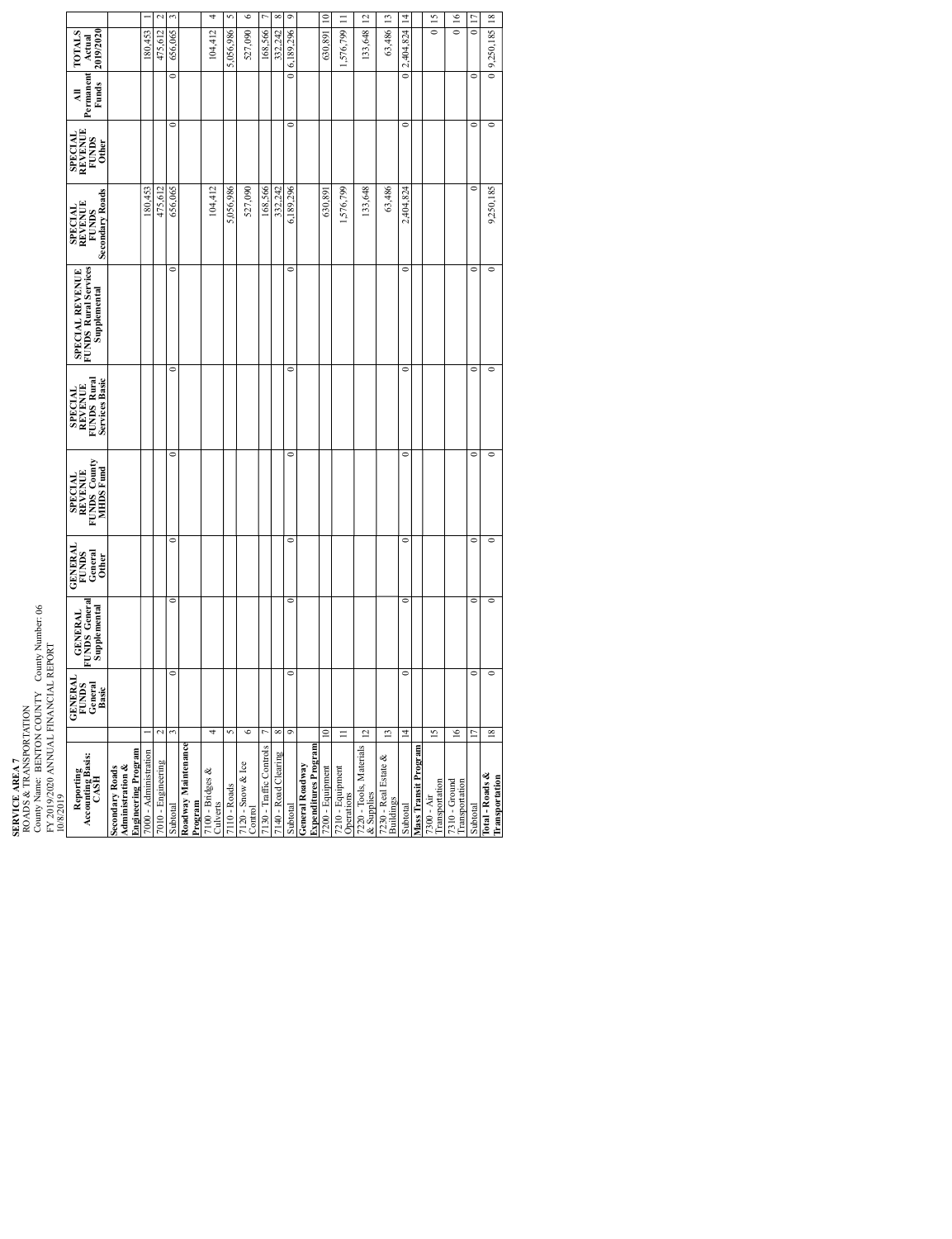**SERVICE AREA 8**<br>GOVERNMENT S<br>County Name: BE<br>FY 2019/2020 ANI<br>10/8/2019 GOVERNMENT SERVICES TO RESIDENTS County Name: BENTON COUNTY County Number: 06

 $\epsilon$  $\overline{\phantom{a}}$  $\overline{1}$  $\overline{2}$  $\overline{\phantom{a}}$ 4 5 7  $\infty$ exov - Loca | 2 44,411 2 44,411 44,411 44,411 44,411 44,411 2 44,411 2 44,411 2 44,411 2 44,411 2 44,411 2 44,411 2 44,411 2 44,411 2 44,411 2 44,411 2 44,411 2 44,411 2 44,411 2 44,411 2 44,411 2 44,411 2 44,411 2 44,411 Subtotal 4 0 193,527 0 0 5,275 0 0 0 0 198,802 4 2001 - 2010<br>Licenses Services 6 53,216<br>Πεσηγεσίας στο 1917/26 6 159,8888 159,888 1,259 1,2522 1,5659 1,259 1,259 1,259 1,259 1,259 1,259 1,259 1,259 1,259 1,269 1, Subtotal 8 395,272 146,687 0 0 0 0 146,687 0 146,687 0 146,687 0 146,687 0 146,687 0 543,218 8 0 0 0 0 0 0 0 0 395,272 340,214 0 0 5,275 0 0 1,259 0 742,020 9Administration 1<br>Administration 199,116 1<br>Administration 199,116 1 Officials 3 5,275 5,275 3 182,168 71,655 253,823 5 149,116 44,411 5,275 198,802 253,823 71,726 217,669 543,218 742,020 **TOTALS Actual 2019/2020**  $\overline{\phantom{0}}$ c  $\overline{\phantom{0}}$ **Permanent Funds All** c 1,259 1,259 1,259 **SPECIAL REVENUE FUNDS Other**  $\overline{\phantom{0}}$ c **FUNDS Secondary SPECIAL REVENUE Roads**  $\overline{\phantom{a}}$  $\overline{\phantom{a}}$  $\overline{\phantom{a}}$ **FUNDS Rural Services SPECIAL REVENUE Supplemental** 5,275 5,275 **Rural Services Basic REVENUE FUNDS SPECIAL**  $\overline{\phantom{a}}$ **REVENUE FUNDS County MHDS Fund SPECIAL**  $\overline{\phantom{0}}$ **GENERAL FUNDS General Other** 149,116 44,411 71,655 18,510 56,522 340,214 146,687 **GENERAL FUNDS General Supplemental** 193.527 FY 2019/2020 ANNUAL FINANCIAL REPORT 182,168 53,216 159,888 395,272 **GENERAL FUNDS General Basic** \$95.27  $\overline{\phantom{0}}$  $\overline{2}$ 3 5 $\epsilon$ 7  $^{\circ}$ 9 **Basis: CASH**<br> **Representation**<br> **Services Program**<br>
8000 - Elections<br>
Administration<br>
8010 - Local<br>
8010 - Local 8020 - Township **Services**<br>8100 - Motor<br>Registrations &<br>Registrations &<br>Licensing<br>8101 - Driver<br>8110 - Recording<br>8110 - Recording<br>61 Public<br>Documents **Reporting Accounting State Administrative Total - Government Services to Residents** Subtotal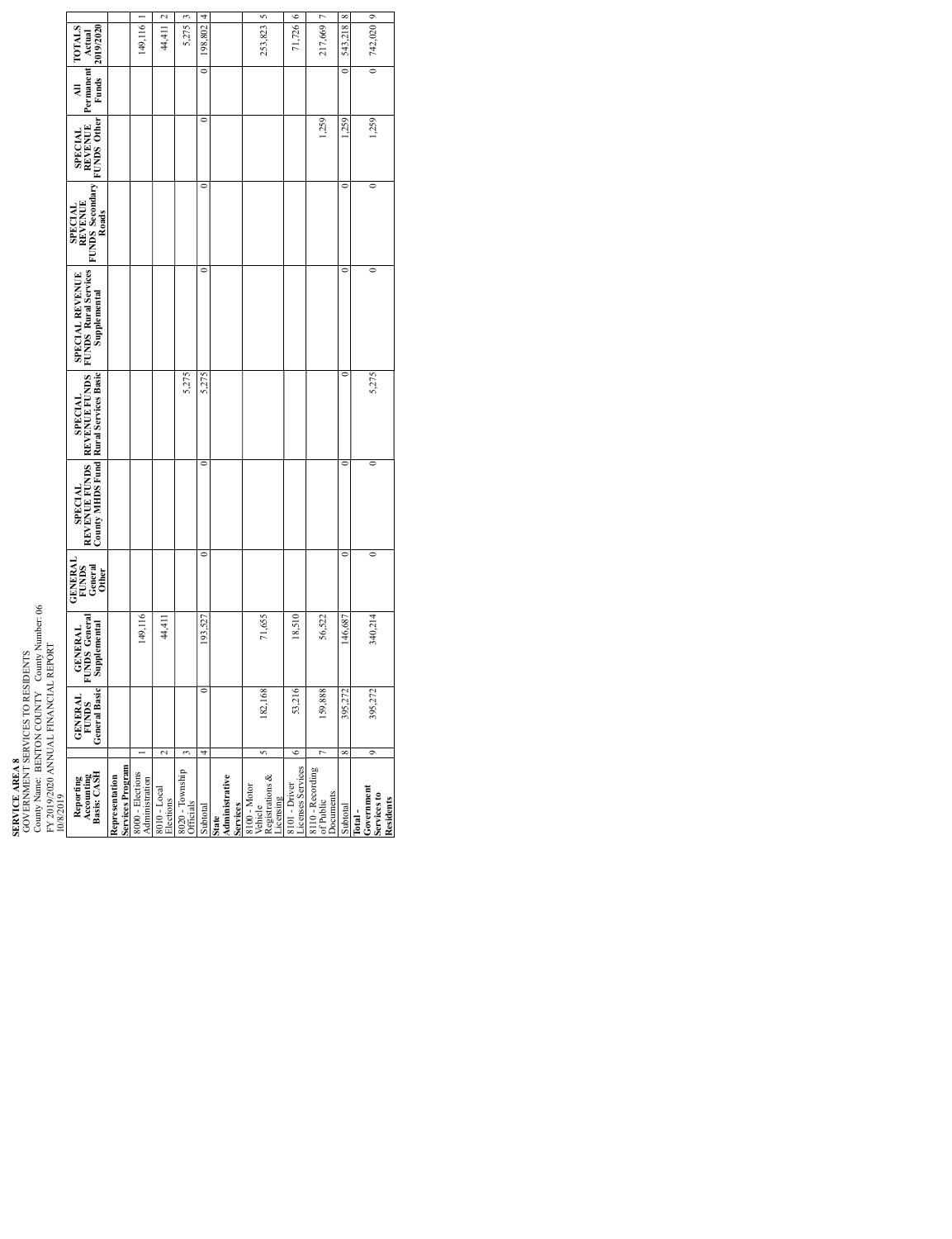County Name: BENTON COUNTY County Number: 06

 $\overline{2}$  $\overline{\phantom{0}}$  $\overline{\bullet}$  $\overline{10}$  $\overline{12}$  $\overline{13}$  $\vert$  14  $15$  $\overline{1}$ 3 7 8  $\Box$ 205,557 55,857 55,857 55,857 55,857 55,857 55,857 55,857 55,857 55,857 55,857 55,857 56,414 2 **94,000 84,000 84,000 84,000 84,000 84,000 84,000 84,000 84,000 84,000 84,000 84,000 84,000 84,000 84,000 84,000 84,000 84,000 84,000 84,000 84,000 84,000 84,000 84,000 84,000 84,000 84** ا 10,617 كان 10,6773 من 10,6273 36,930 36,930 كان 10,6773 36,930 كان 10,677 كان 10,677 313,820 36. 313,820 كان<br>Services 216,582 118,090 118,039 7 24,362 118,090 12,4,362 14,362 14,362 14,362 14,362 15,4,362 15,4,362 15,562 15,562 1 Systems 8 106,337 106,337 8 Subtotal 9 589,197 61,292 0 0 0 0 0 128,707 0 779,196 9 ادا المقام المسافر المسافر المسافر المسافر المسافر المسافر المسافر المسافر المسافر المسافر المسافر المسافر الم<br>المسافر المسافر المسافر المسافر المسافر المسافر المسافر المسافر المسافر المسافر المسافر المسافر المسافر المساف 72.20 + Thermatic Officers 112 3,569 12 3,588 81 31,588 81 31,588 81 31,589 12 3,599 12,569 12,569 12,568 13,589 13,589 13,589 13,589 13,589 13,589 13,589 13,589 13,589 13,589 13,589 13,589 13,589 13,589 13,589 13,589 13,5 التكوية المواصلة المستقادة المواصلة المواصلة المواصلة المواصلة المواصلة المواصلة المواصلة المواصلة المواصلة ال<br>والمواصلة المواصلة المواصلة المواصلة المواصلة المواصلة المواصلة المواصلة المواصلة المواصلة المواصلة المواصلة ا 159,003,000 1.096 1.096 1.097 1.097 1.097 1.097 1.097 1.097 1.097 1.097 1.097 1.097 1.097 1.097 1.097 1.097 1.<br>- 159,733 1.097 1.097 1.097 1.097 1.097 1.097 1.097 1.097 1.097 1.097 1.097 1.097 1.097 1.097 1.097 1.097 1.09 124,170 124,170 124,170 124,171 124,171 124,171 124,171 124,171 124,171 124,171 124,171 124,171 124,171 139,009 1 Subtotal 5 573,710 166,652 0 0 0 0 0 0 0 740,362 5 усле ранку от 11 4,489 217,923 217,933 217<br>Workplace 11 4,489 217,923 217,923 217,923 217 217 217 217 217 217 218 218 218 218 218 212,629 11 13  $11 \times 112$  8,112 8,112 8,112 **Administration 15 1,167,396 1,880,165** 0 580,165 0 580,165 0 0 1,714 0 0 0 128,707 0 1,880,982 15<br>Administration 15 127,014 222,629 8,112 361,424 220,829 261,414 173,869 84,250 313,820 359,039 3,669 0 1,880,982 740,362 106,337 **TOTALS Actual 2019/2020** 779,196  $\overline{a}$  $\overline{a}$ **Permanent Funds All** 10,617 118,090 128,707  $\circ$ 128,707  $\circ$ **SPECIAL REVENUE FUNDS Other**  $\overline{\bullet}$  $\overline{\bullet}$  $\overline{\phantom{0}}$ c **FUNDS Secondary SPECIAL REVENUE Roads**  $\overline{\bullet}$  $\overline{\phantom{a}}$ **FUNDS Rural Services SPECIAL REVENUE Supplemental**  $\overline{\phantom{0}}$ 4,416 217  $\overline{\mathbf{s}}$ 4,714 4,714 **Rural Services Basic REVENUE FUNDS SPECIAL**  $\overline{\phantom{a}}$  $\overline{\phantom{a}}$  $\overline{\phantom{0}}$  $\overline{\phantom{0}}$ **REVENUE FUNDS County MHDS Fund SPECIAL**  $\overline{\phantom{0}}$ ढ  $\circ$  $\overline{\phantom{0}}$ **GENERAL FUNDS General Other** 49,699 36,930 24,362 122,598 3,588 8,112 580,165 61,096 55,857 61,292 352,221 166,652 217,923 **GENERAL FUNDS General Supplemental** FY 2019/2020 ANNUAL FINANCIAL REPORT 124,170 4,489 4,489 159,733 205,557 84,250 573.710 266,273 216,587 106,337 589,197 1,167,396 **GENERAL FUNDS General Basic**  $\overline{a}$ 2 34୕ 7  $^{\circ}$  $\overline{10}$  $\equiv$  $\overline{12}$  $13$  $15$ **SERVICE AREA 9**<br>ADMINISTRATION<br>County Name: BEN<br>FY 2019/2020 ANNI<br>10/8/2019 **Risk Management Services Program** 9200 - Tort 9210 - Safety of 9220 - Fidelity of 9110 - Information Tech Services 9120 - GIS 9030 - Other Policy & Administration **Central Services Reporting Accounting Basis: CASH Policy & Administrative Program** 9000 - General County Management 9010 - Administrative Management Services 9020 - Treasury Management Services 9230 - Unemployment Compensation **Total - Program** 9100 - General Subtotal